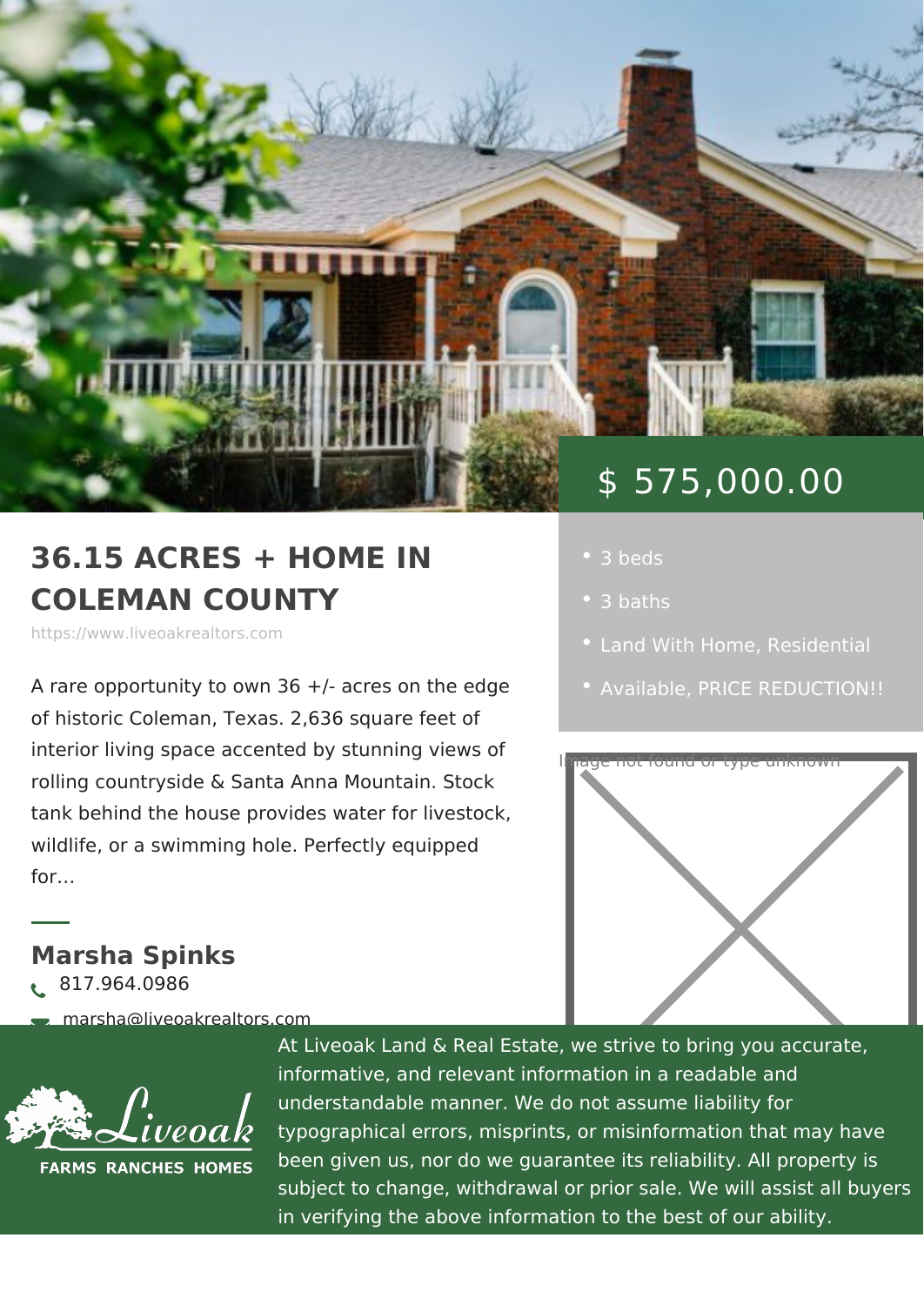#### BASIC FACTS

Property ID: 9207 Post Update 022-06-23 18:39:45 Bedrooms3 Bathrooms3 Statu[s:Availa](https://www.liveoakrealtors.com/es_status/available/)ble [PRICE REDUC](https://www.liveoakrealtors.com/es_status/price-reduction/)TION!! Address: 13001 State Highway 206, Coleman, TX 76834 Construction TyBeick Type of Foundatible r & Beam Type of Roodomposite County Coleman Well/Septic Or County W@itteyr:Water<br>CultivationN.one and Septic Pasture36.15 Acres VegetationLandscaped & Native Grasses Tree CoveMesquites in Pasture HuntingNA  $Electri cit  $\mathbb{C}$ :  $o$  -  $Op$  Electric  $A$ creage  $36.15$$ Parking2 Car Attached Garage + 4 Car<br>Square Footag2e636 Attached Carport

#### ADDITIONAL INFO

| Soil Type <i>Caried</i> Clay | TerrainRolling                                |
|------------------------------|-----------------------------------------------|
| Minerals Owneldnknown        | Minerals Convey bon: known                    |
| School Districtaleman ISD    | Type of PorcChovered Front and Bac<br>Porches |
| Fence Perimeter & Yard Fence | Type of HeatinCoentral Heat – Electr          |

### <u>Type of CoolinComiling Fans, Centr</u>Taal Airst 2,338.88 (HS)

understandable manner. We do not assume liability for Garage and American and American control of Garage and M At Liveoak Land & Real Estate, we strive to brin informative, and relevant information in a reada typographical errors, misprints, or misinformatic been given us, nor do we guarantee its reliabilit subject to change, withdrawal or prior sale. We in verifying the above information to the best of